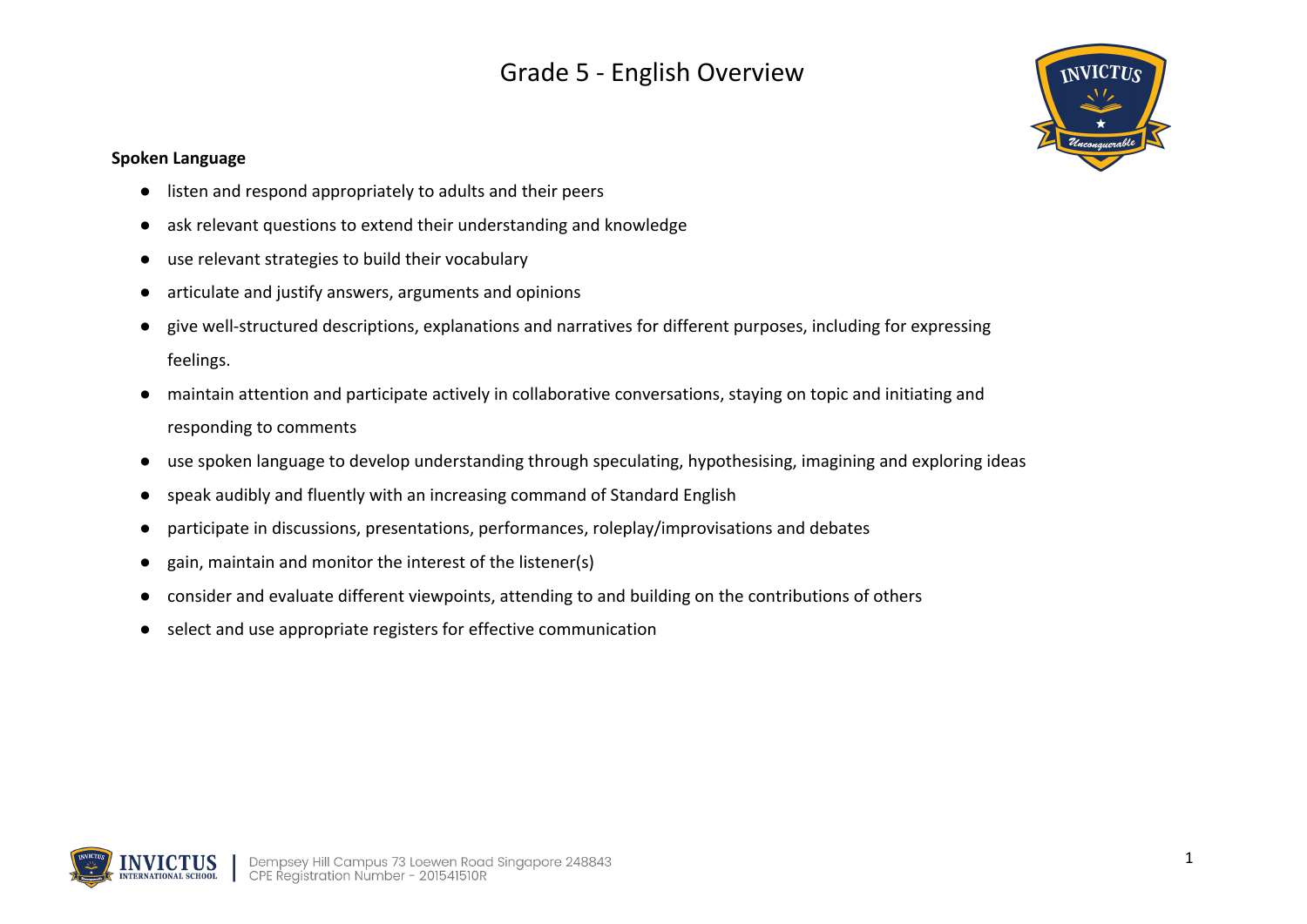### **Reading**

### **Word Reading**

● apply their growing knowledge of root words, prefixes and suffixes (morphology and etymology), both to read aloud and to understand the meaning of new words that they meet.

### **Comprehension**

Maintain positive attitudes to reading and an understanding of what they read by:

- i. continuing to read and discuss an increasingly wide range of fiction, poetry, plays, non-fiction and reference books or textbooks
- ii. reading books that are structured in different ways and reading for a range of purposes
- iii. increasing their familiarity with a wide range of books, including myths, legends and traditional stories, modern fiction, fiction from our literary heritage, and books from other cultures and traditions
- iv. recommending books that they have read to their peers, giving reasons for their choices
- v. identifying and discussing themes and conventions in and across a wide range of writing
- vi. making comparisons within and across books
- vii. appreciating a wider range of poetry
- viii. preparing poems and plays to read aloud and to perform, showing understanding through intonation, tone and volume so that the meaning is clear to an audience

Understand what they read by:



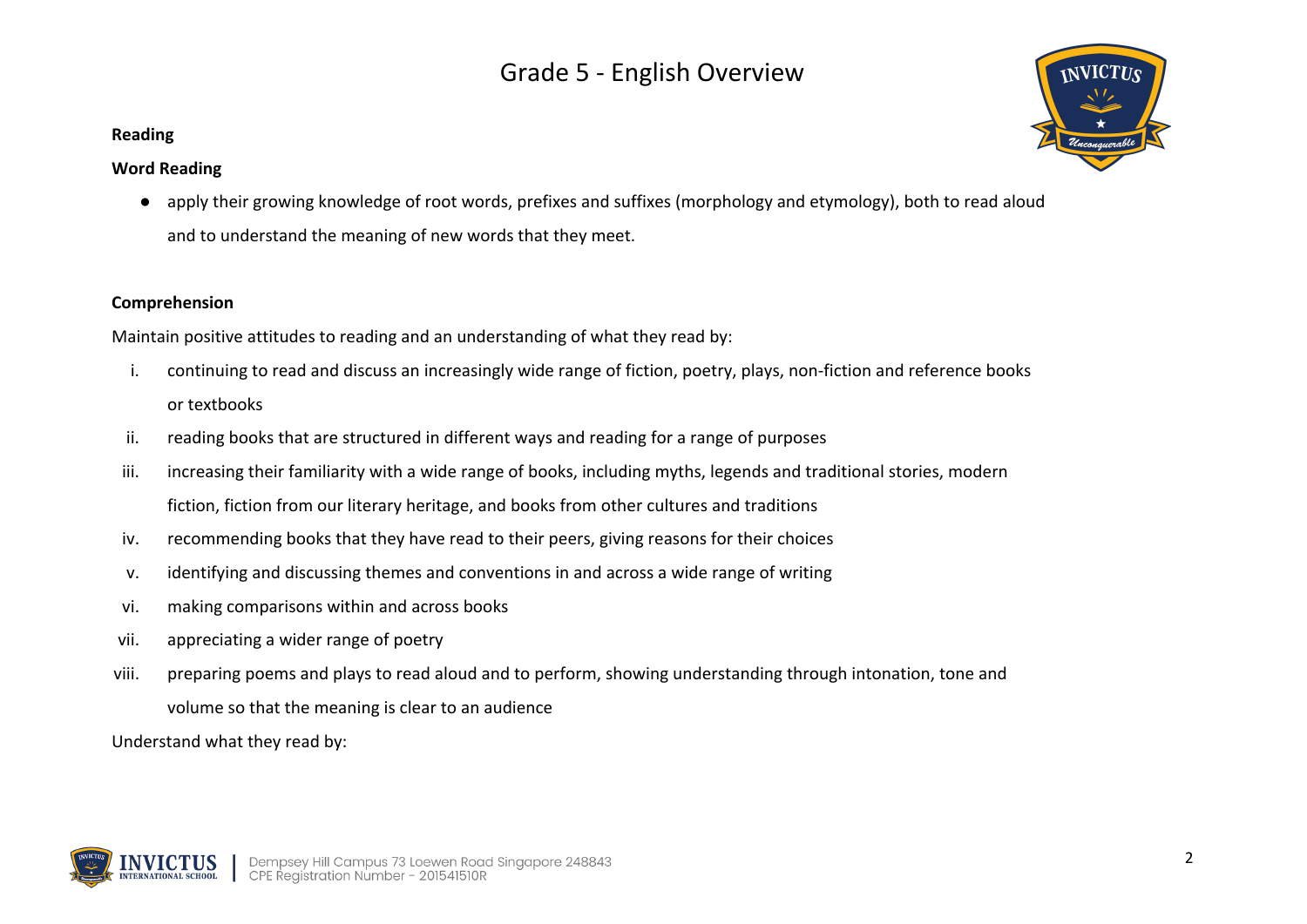- i. checking that the book makes sense to them, discussing their understanding and exploring the meaning of words in context
- ii. asking questions to improve their understanding
- iii. drawing inferences such as inferring characters' feelings, thoughts and motives from their actions, and justifying inferences with evidence
- iv. predicting what might happen from details stated and implied
- v. summarising the main ideas drawn from more than 1 paragraph, identifying key details that support the main ideas
- vi. identifying how language, structure and presentation contribute to meaning
	- discuss and evaluate how authors use language, including figurative language, considering the impact on the reader
	- distinguish between statements of fact and opinion
	- retrieve, record and present information from non-fiction
	- participate in discussions about books that are read to them and those they can read for themselves, building on their own and others' ideas and challenging views courteously
	- explain and discuss their understanding of what they have read, including through formal presentations and debates, maintaining a focus on the topic and using notes where necessary
	- provide reasoned justifications for their views.



**INVICTUS**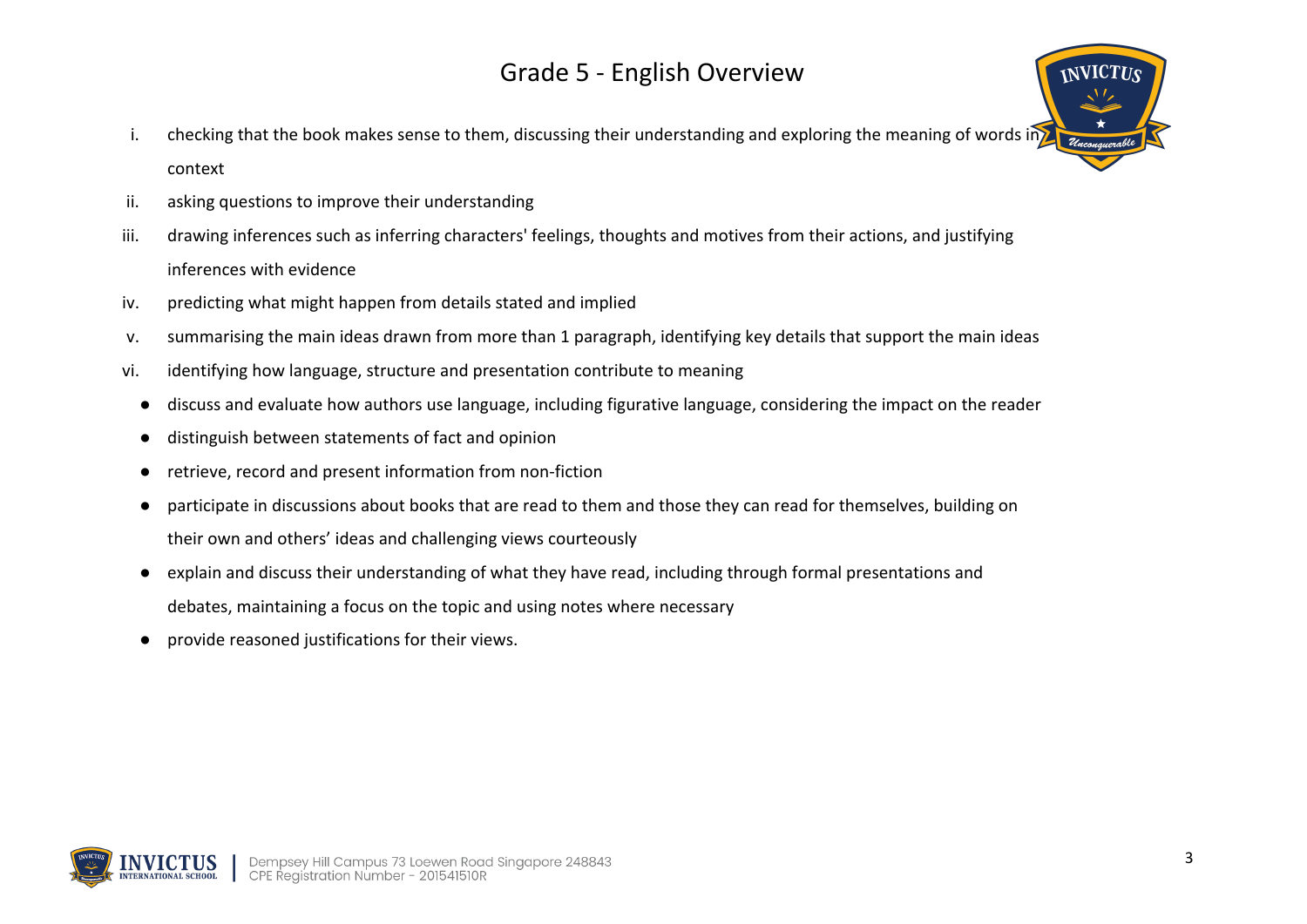#### **Writing**

#### **Spelling**

- use further prefixes and suffixes and understand the guidance for adding them
- spell some words with 'silent' letters
- continue to distinguish between homophones and other words which are often confused
- use knowledge of morphology and etymology in spelling and understand that the spelling of some words needs to be learnt specifically
- use dictionaries to check the spelling and meaning of words
- use the first 3 or 4 letters of a word to check spelling, meaning or both of these in a dictionary
- use a thesaurus

#### **Handwriting and Presentation**

- Pupils should be taught to write legibly , fluently and with increasing speed by:
- choosing which shape of a letter to use when given choices and deciding whether or not to join specific letters
- choosing the writing implement that is best suited for a task



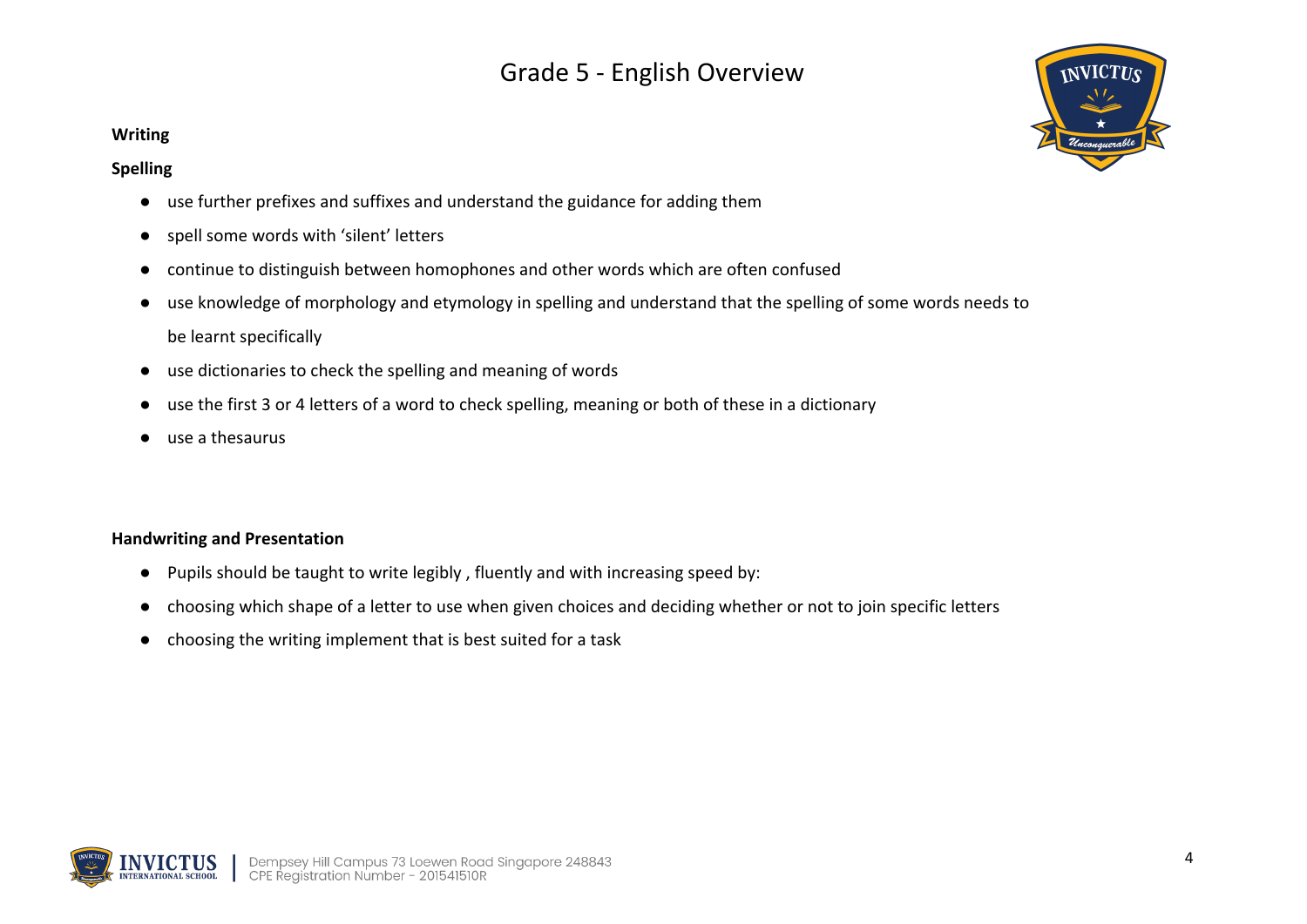### **Composition**

Plan their writing by:

- i. identifying the audience for and purpose of the writing, selecting the appropriate form and using other similar writing as models for their own
- ii. noting and developing initial ideas, drawing on reading and research where necessary
- iii. in writing narratives, considering how authors have developed characters and settings in what pupils have read, listened to or seen performed

Draft and write by:

- i. selecting appropriate grammar and vocabulary, understanding how such choices can change and enhance meaning
- ii. in narratives, describing settings, characters and atmosphere and integrating dialogue to convey character and advance the action
- iii. use language, including figurative language, considering the impact on the reader
- iv. précising longer passages
- v. using a wide range of devices to build cohesion within and across paragraphs
- vi. using further organisational and presentational devices to structure text and to guide the reader

Evaluate and edit by:

- i. assessing the effectiveness of their own and others' writing
- ii. proposing changes to vocabulary, grammar and punctuation to enhance effects and clarify meaning
- iii. ensuring the consistent and correct use of tense throughout a piece of writing



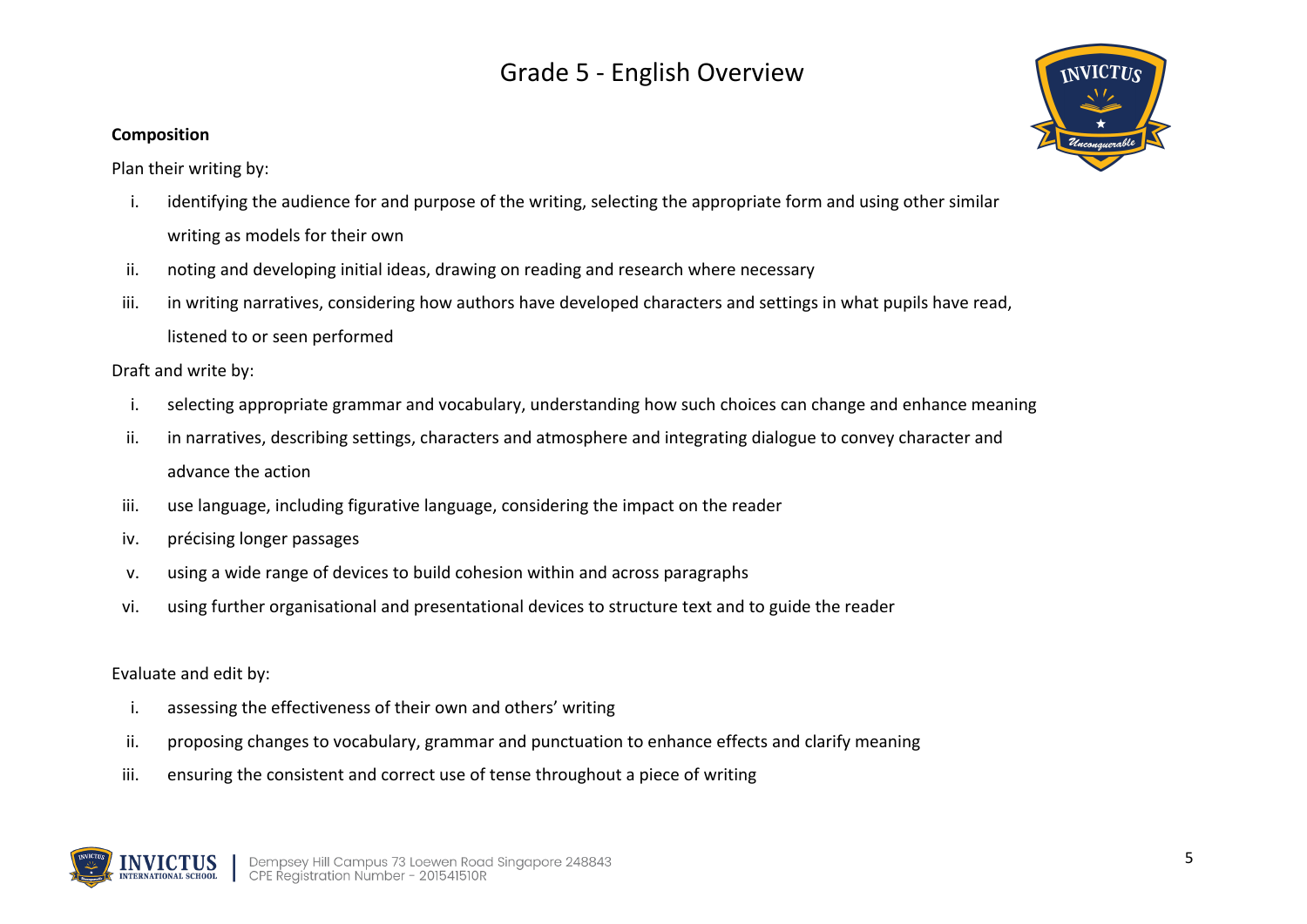- iv. ensuring correct subject and verb agreement when using singular and plural
- v. distinguishing between the language of speech and writing and choosing the appropriate register
- vi. proofread for spelling and punctuation errors
- vii. perform their own compositions, using appropriate intonation, volume, and movement so that meaning is clear.

### **Vocabulary, grammar & punctuation**

Develop their understanding of the concepts set out in Grade 5 Jolly Grammar by:

- i. recognising vocabulary and structures that are appropriate for formal speech and writing, including subjunctive forms
- ii. using passive verbs to affect the presentation of information in a sentence
- iii. using the perfect form of verbs to mark relationships of time and cause
- iv. using expanded noun phrases to convey complicated information concisely
- v. using modal verbs or adverbs to indicate degrees of possibility
- vi. correctly using relative clauses beginning with who, which, where, when, whose, that or with an implied (ie omitted) relative pronoun
- vii. learning the grammar for Grade 5

Indicate grammatical and other features by:

- i. using commas to clarify meaning or avoid ambiguity in writing
- ii. using hyphens to avoid ambiguity
- iii. using brackets, dashes or commas to indicate parenthesis